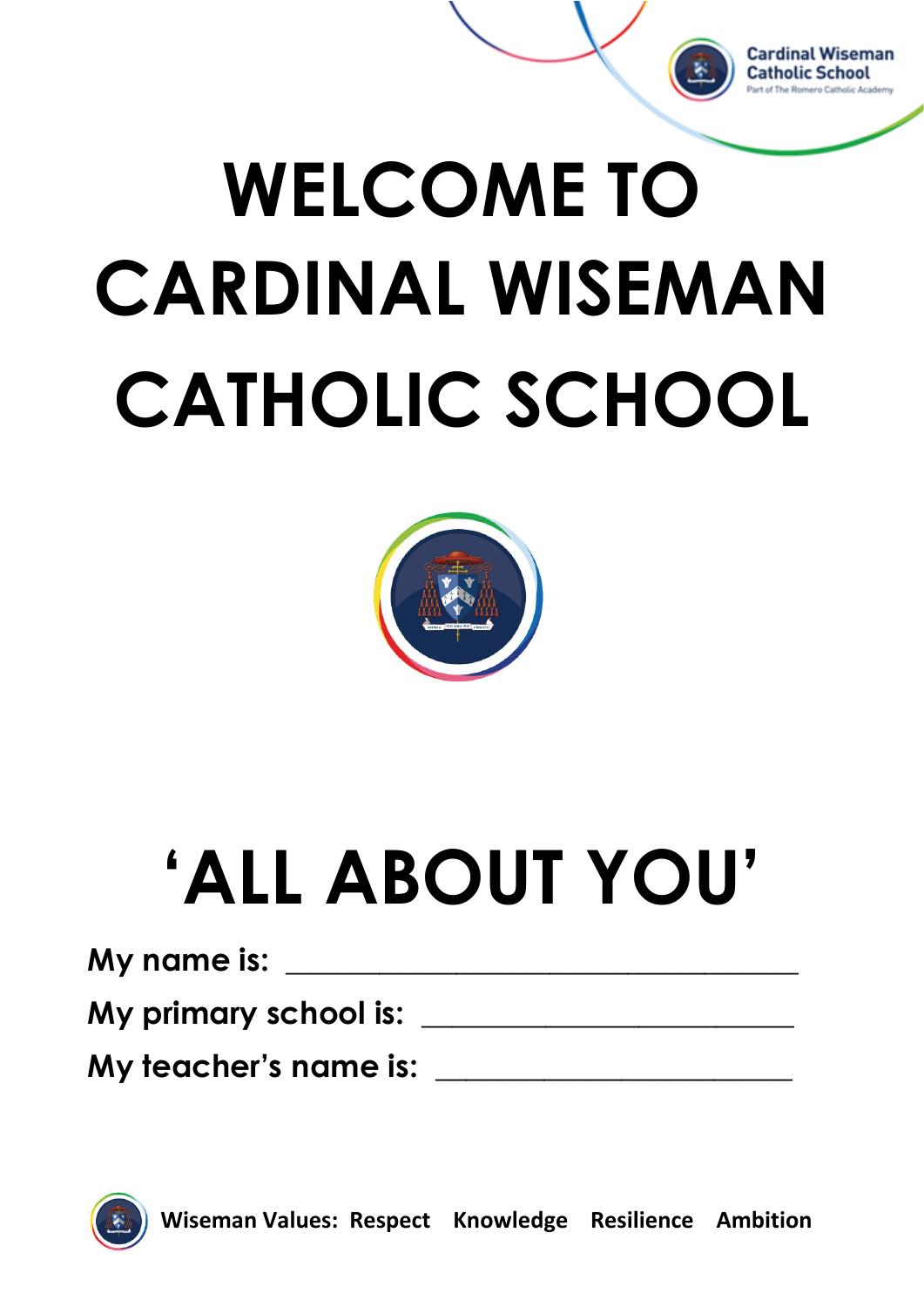**So that we can find out as much as we can about you, we would like you to fill in the following pages with as much information about you as you can. This will help us to get to know you a little bit before we have the pleasure of actually meeting you.**

Cardinal Wiseman Catholic School

**We have enclosed an envelope for you to put the booklet in when it is complete. If you would like to put a stamp on the envelope and post it back to us that would be wonderful but if not just bring it with you when you do come to Cardinal Wiseman school and hand it to your teacher.**

**We look forward to reading all about you.**

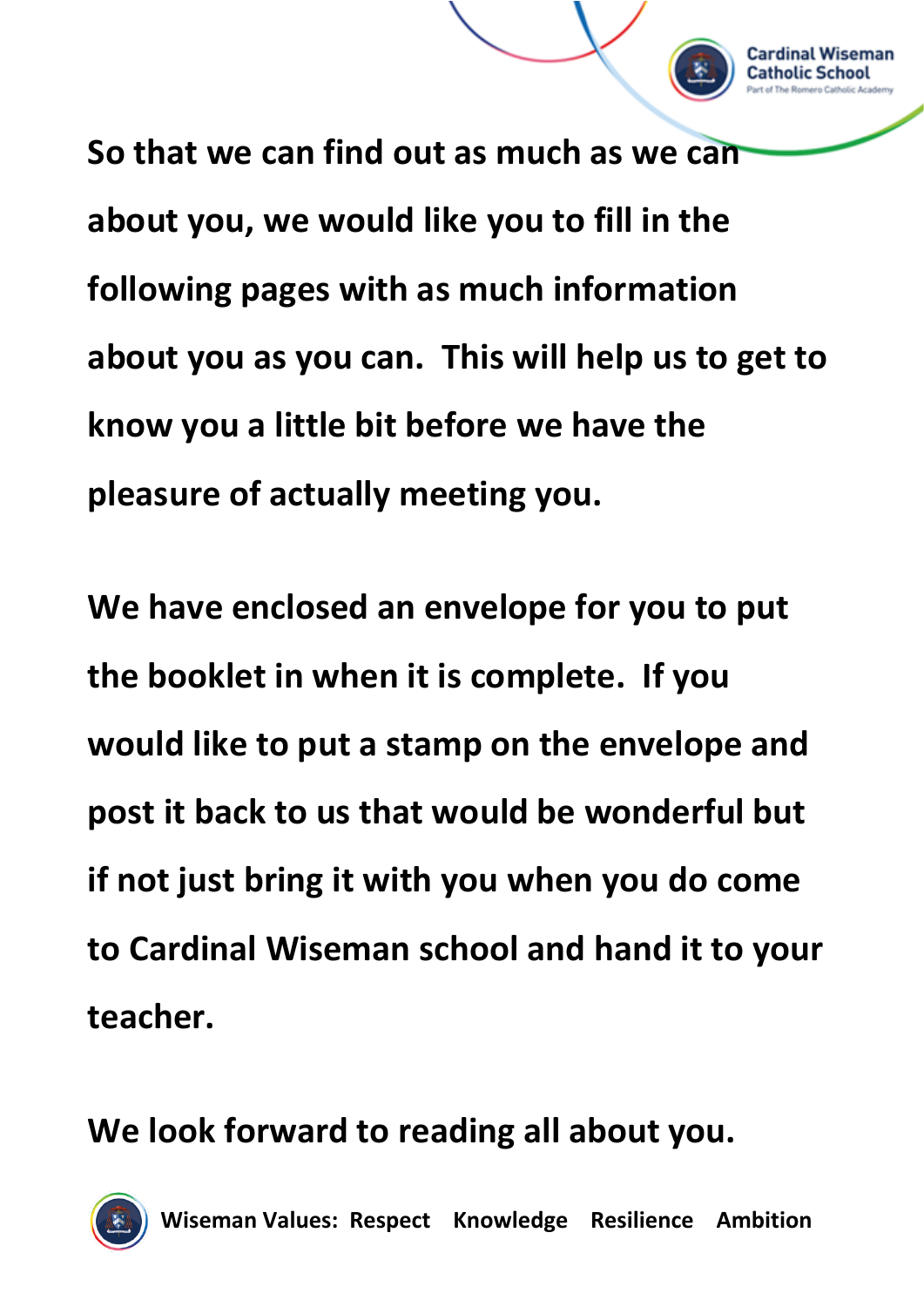



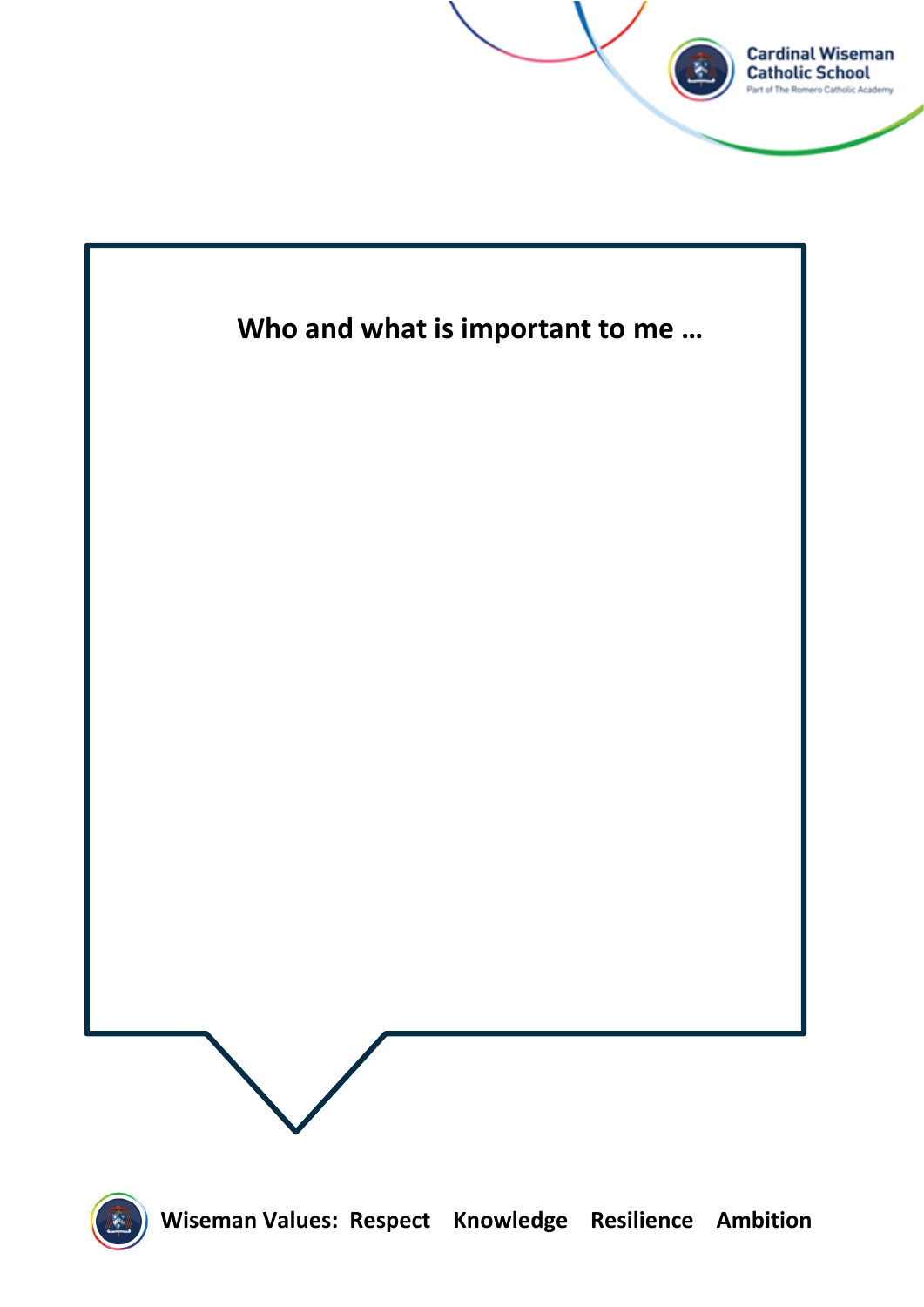

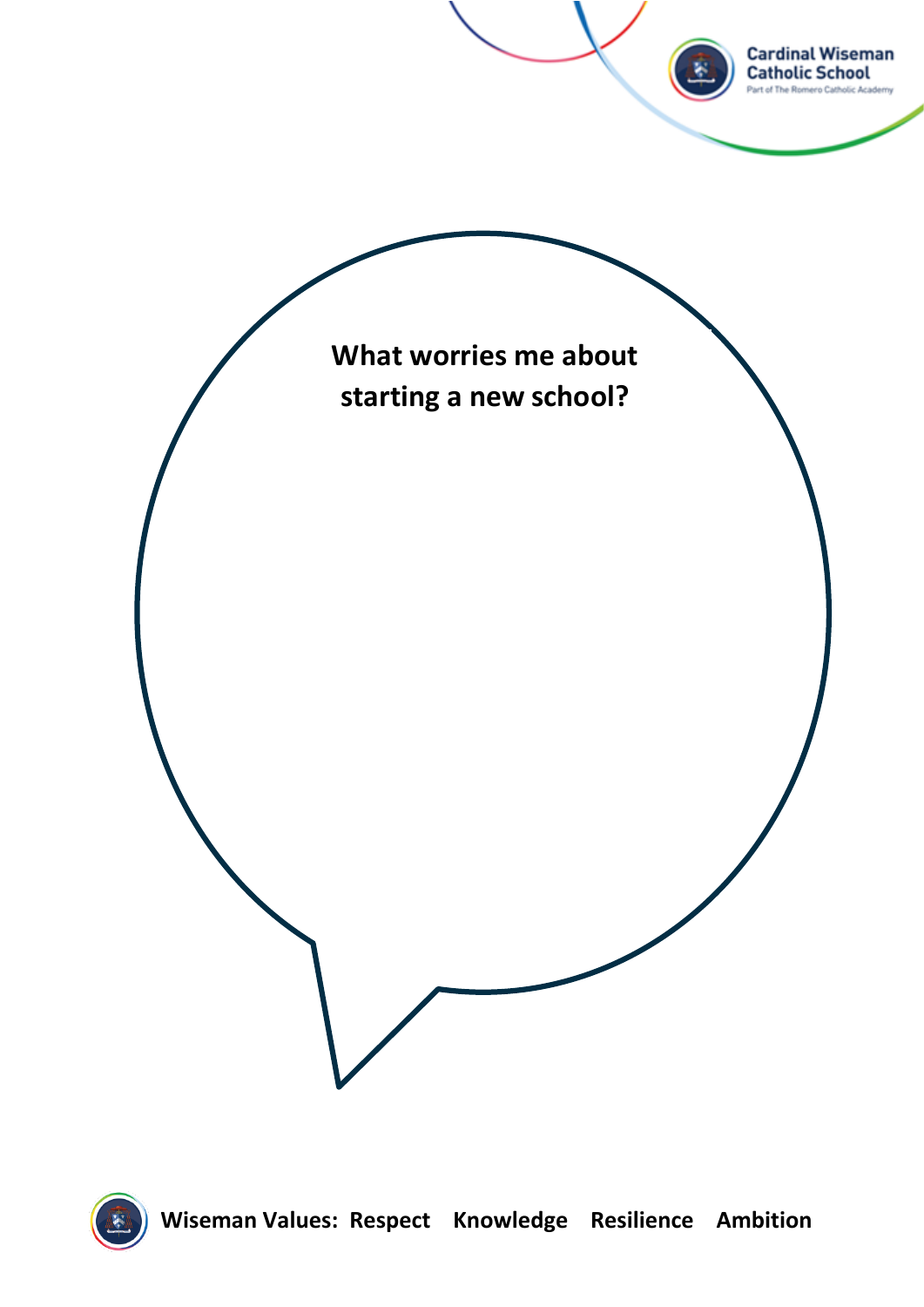

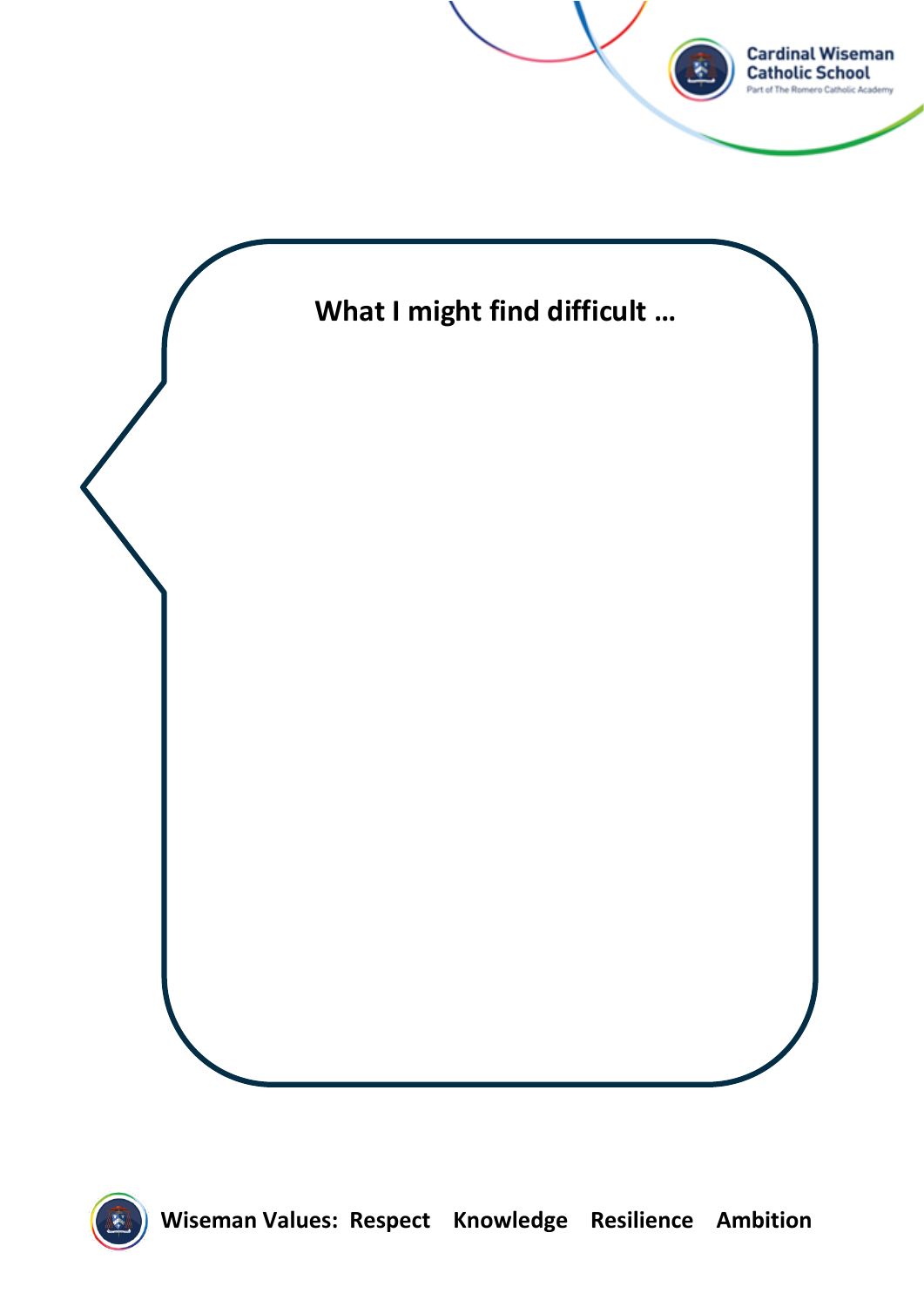

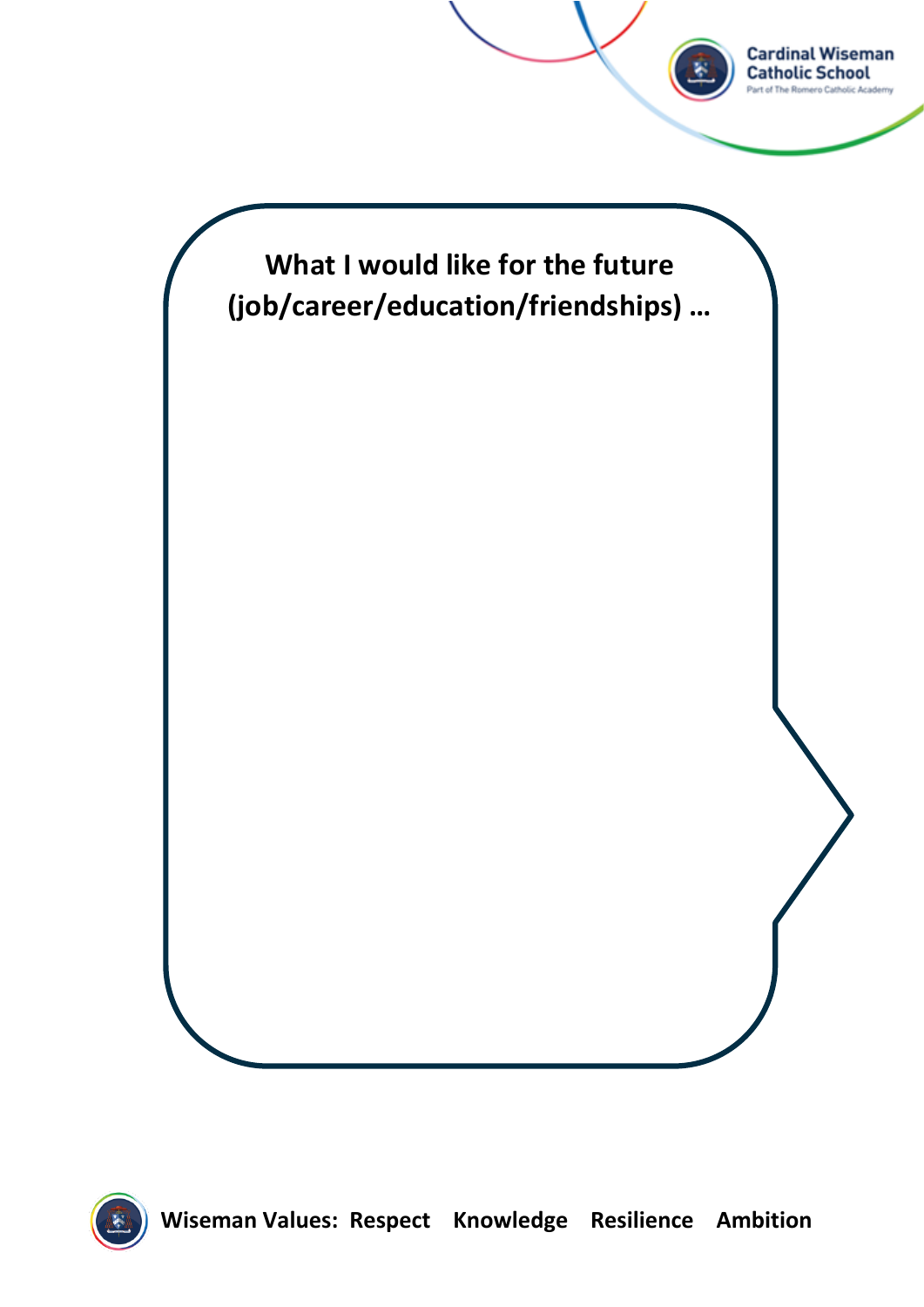

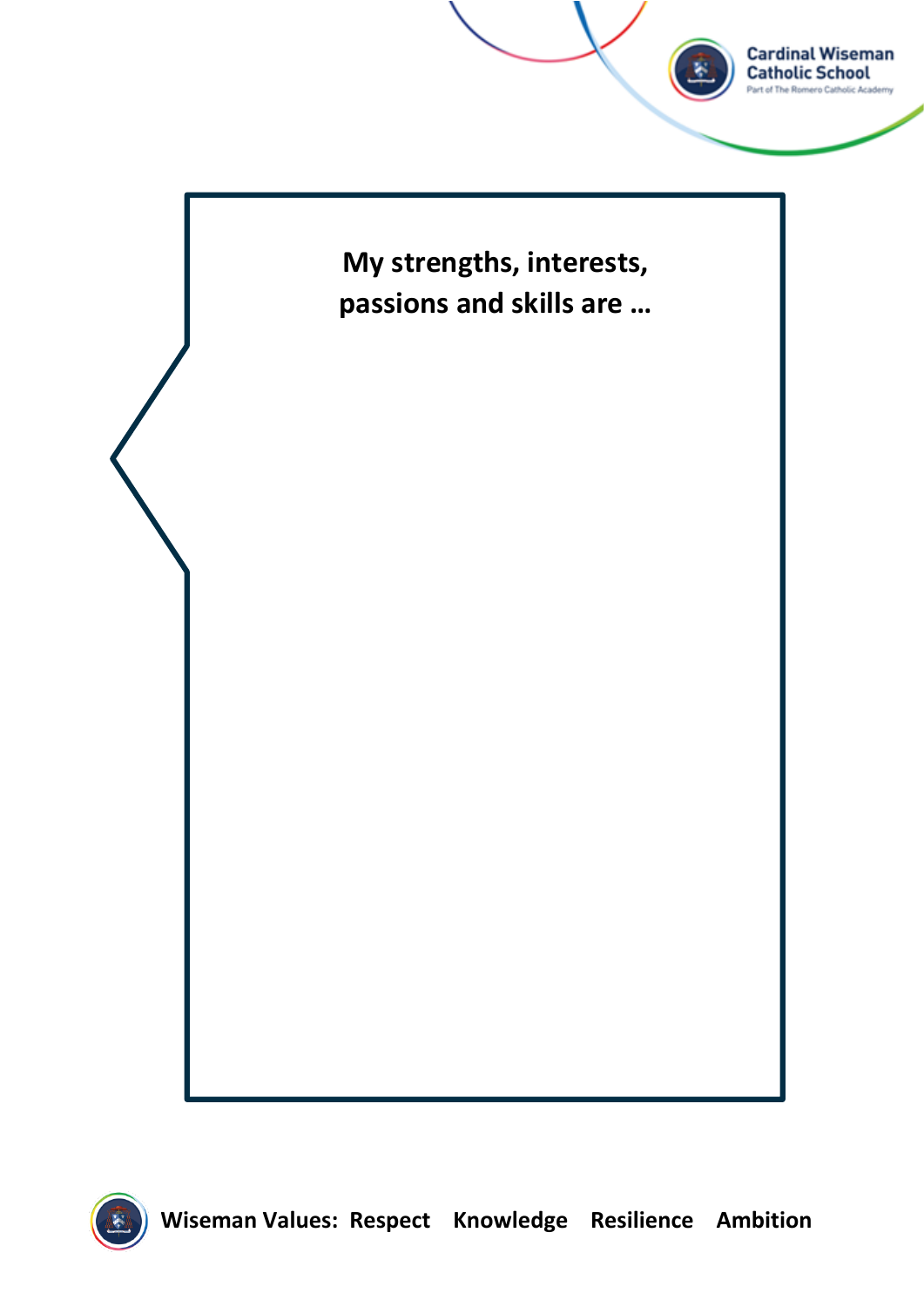

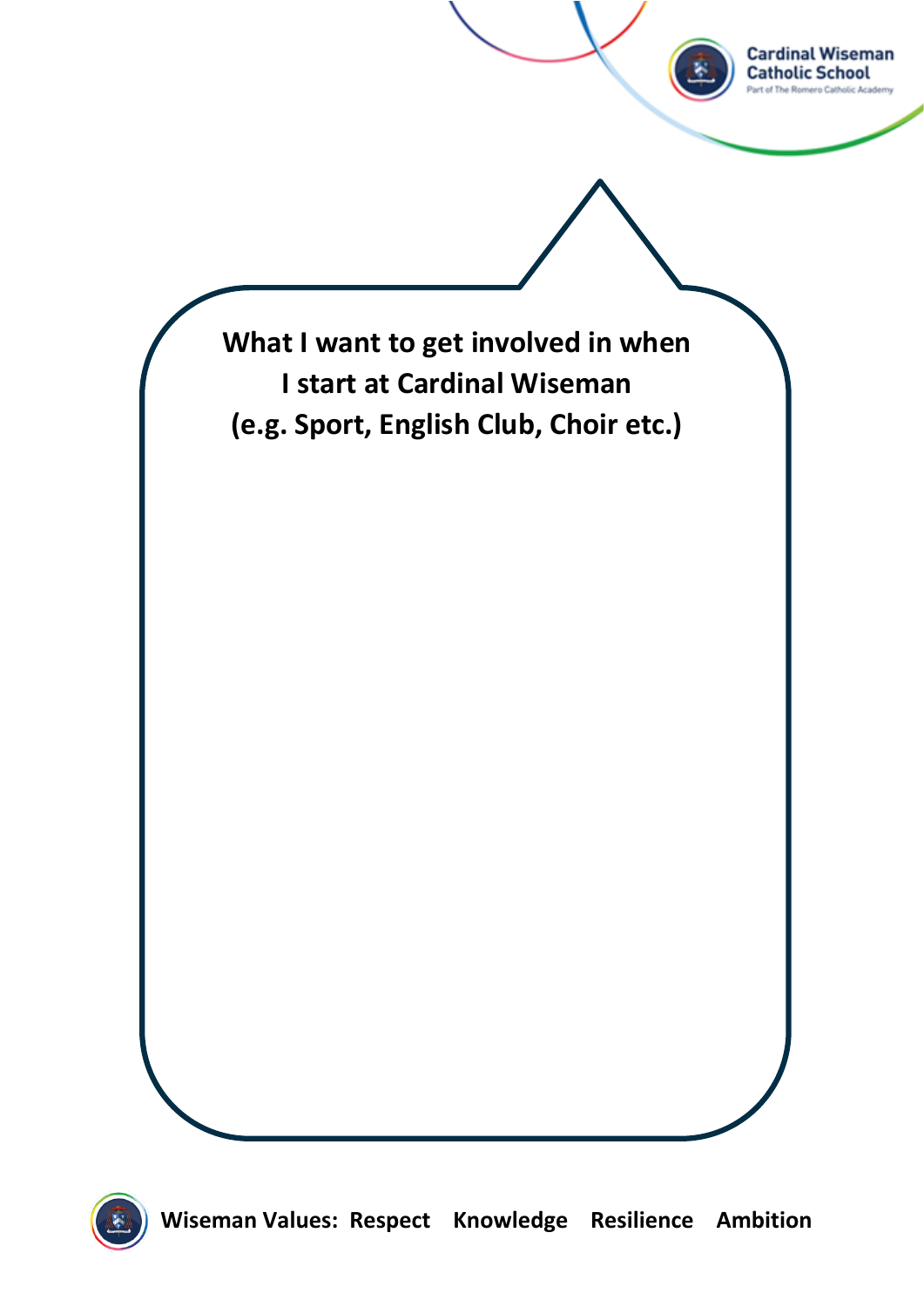